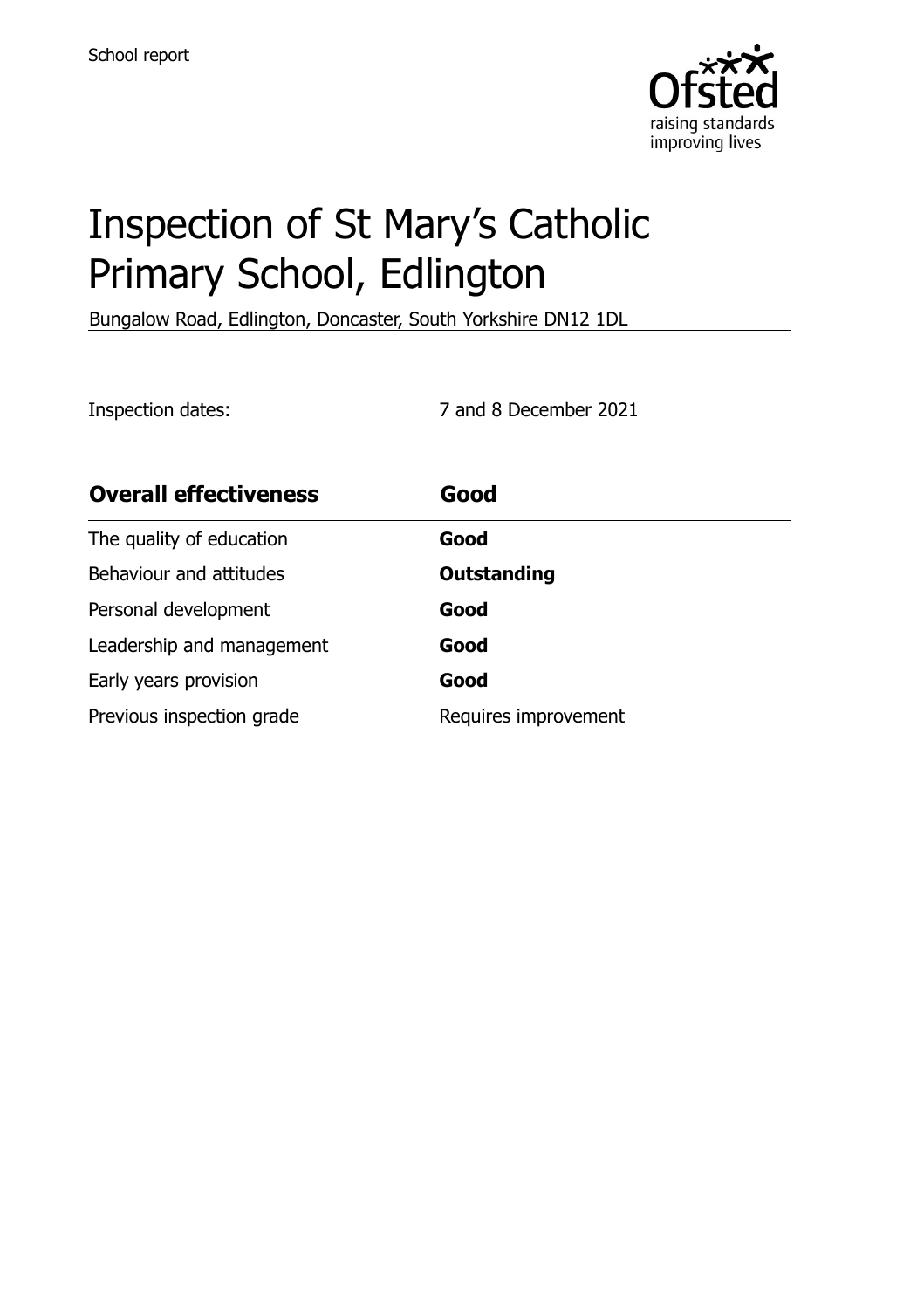

## **What is it like to attend this school?**

St Mary's Catholic Primary School is a place where pupils love to learn. Leaders and staff want the very best for all pupils. They go over and above to make sure that this happens. Pupils' comments included: 'Teachers believe in you.'

Pupils enjoy playing and learning together. They are respectful and sensitive towards each other. Bullying is rare and pupils feel safe. Pupils said that the behaviour system works. They are right. The behaviour of pupils at this school is, quite simply, spectacular.

Pupils always try their best and help each other to learn. Teachers make learning fun and explain things clearly. Pupils said that adults will do anything they can to help.

Pupils with special educational needs and/or disabilities (SEND) do well at this school because staff think very carefully about how to help them. The relationships between staff and pupils are very strong.

Pupils enjoy a wide range of clubs, especially 'Scotty's Heroes'. Some pupils have special jobs to do, such as the reading ambassadors, which helps them to learn about responsibility.

Curriculum plans in some subjects, such as history, are not fully developed. Pupils do not always recall important knowledge. Leaders are addressing this.

#### **What does the school do well and what does it need to do better?**

A talented team of new leaders and staff have transformed this school since its last inspection. They have tackled the right things to ensure that pupils have the basic skills they need to access the rest of the curriculum. There is a consistent and effective approach to the teaching of reading and mathematics across the school, starting in the early years.

Leaders ensure that staff receive the training they need to develop their teaching and leadership skills. Those who are new to the school, or in the early stages of their careers, feel very well supported.

Children get off to a quick start by learning phonics straight away. Adults make sure that the books pupils read closely match the sounds that they know. Staff keep a close eye on pupils' progress and provide extra help for those who need it. As a result, pupils read with increasing accuracy and fluency. Leaders have developed a new reading room in school. Pupils said that this is a nice place to share a story with their teacher and to choose a new book.

Very quickly, leaders recognised that the curriculum was not helping pupils to learn and remember the most important things. As a result, pupils have gaps in their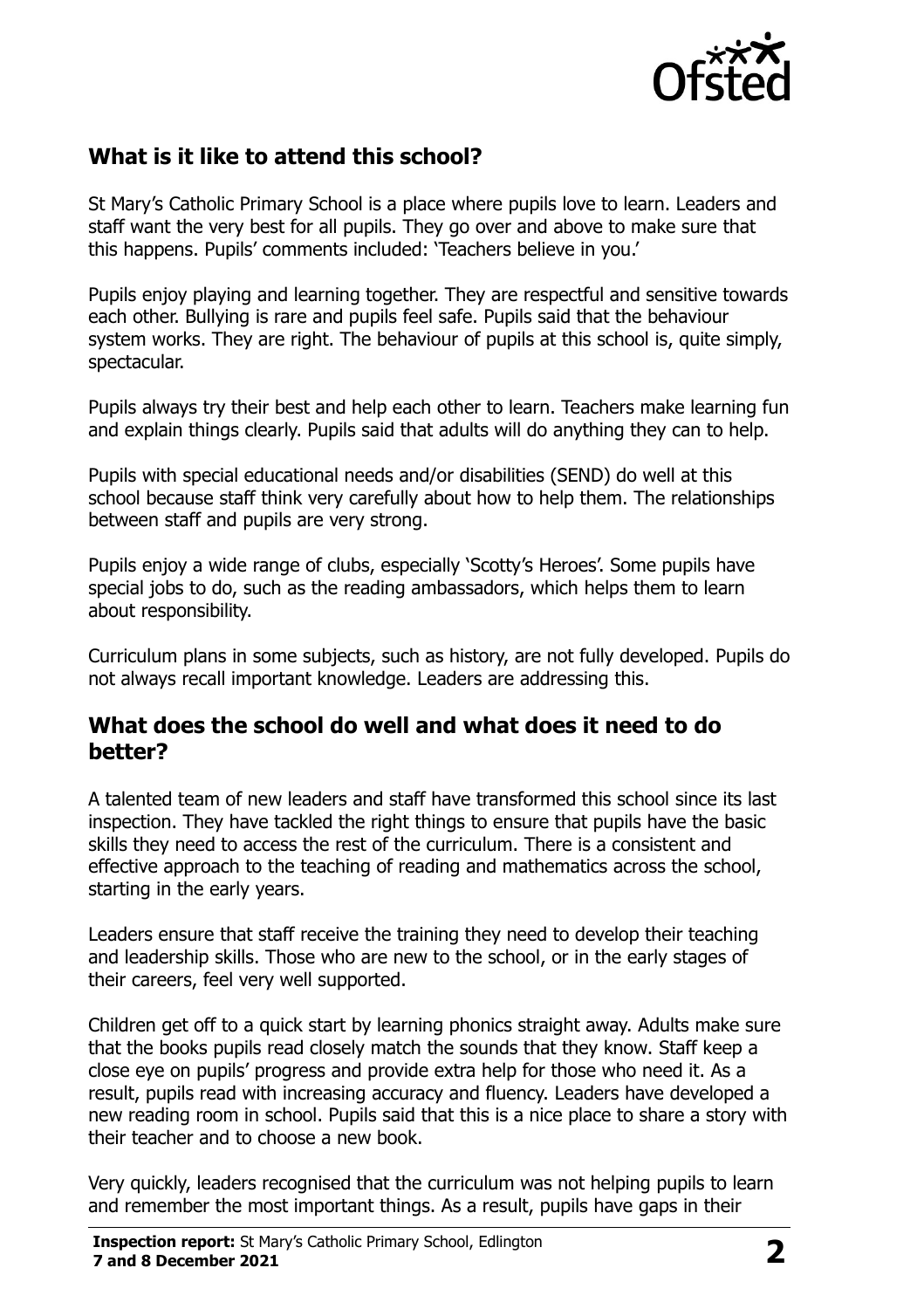

knowledge. Leaders have redesigned an ambitious curriculum for all pupils which reflects the school motto, 'Dream it, Believe it, Achieve it'. They have recently introduced a new curriculum for history and geography. Teachers have started to put this into practice, but some are still getting to grips with it.

The special educational needs coordinator is an expert in her field. She provides staff with helpful advice and guidance. This means that pupils with SEND get the help they need to access the same ambitious curriculum as their peers. Teachers adapt their lessons to meet pupils' individual needs. This helps all pupils, but especially those with SEND, to feel confident and learn well.

Pupils' behaviour and attitudes to learning are exceptional. They show tremendous respect for, and kindness towards, each other. Pupils' behaviour does not get in the way of learning. In fact, it is quite the opposite. Girls and boys work and play together in harmony. Leaders' hard work to improve attendance and punctuality has paid off. Pupils come to school regularly and on time.

Throughout the school, adults encourage pupils to express their opinions. School councillors have influenced playground provision, and when pupils said they wanted a choir, staff listened. Leaders have re-established a full enrichment programme which pupils value. Leaders have ensured that pupils develop a healthy understanding of difference and equality. Opportunities to learn about other religions are more limited. Pupils do not fully understand the beliefs of others, in readiness for life in modern Britain.

In the early years, children get off to a good start. Teachers show them how to behave and children settle into routines quickly. Adults help children to learn new words, which they use when talking to each other. When children work directly with adults, they make strong progress. Adults ask thoughtful questions and develop the children's curiosity. This is not always the case when children work at activities on their own.

The chair of the governing body is very knowledgeable and experienced. He knows the school well and is proud of its improvement. The governing body is working with the diocese to shape the future direction of the school. Governors are accessing training to develop the skills they need to hold leaders to account.

# **Safeguarding**

The arrangements for safeguarding are effective.

Staff are alert to any concerns about pupils' welfare. They know what to do, and make diligent records. Leaders take timely and appropriate action to keep pupils safe. Staff welcome the weekly '1-minute guides' that leaders produce to keep them up to date. Staff fulfil their safeguarding responsibilities well.

Leaders ensure that staff have the necessary pre-employment checks before they begin working at the school.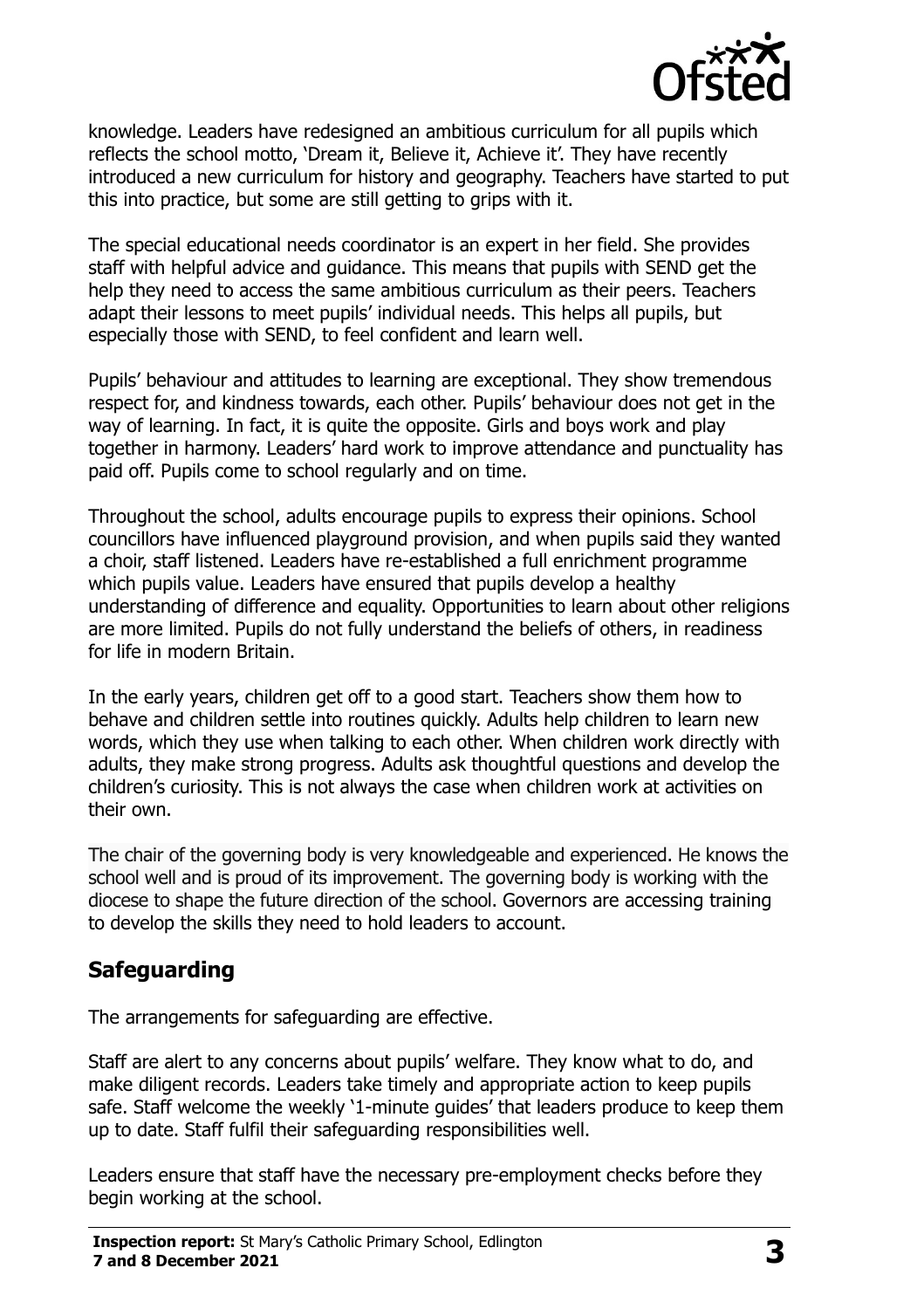

Leaders have planned the safety curriculum carefully. Pupils know about online dangers, and know what to do if they come across something that worries them.

### **What does the school need to do to improve?**

#### **(Information for the school and appropriate authority)**

- The school's curriculum is not vet sufficiently well developed in some subjects. However, it is clear that leaders have already taken action to strengthen the curriculum and train staff in how to deliver it. For this reason, the transitional arrangements have been applied.
- There is no substantive early years' leader at the school. The executive headteacher has expertise in this area and extra support has been brokered from another school. However, staff do not plan independent learning opportunities that sustain pupils' interest and develop their skills consistently well. As a result, some pupils flit from one activity to another, which slows their progress. Leaders should continue to develop the subject and pedagogical knowledge of staff to improve curriculum planning.
- Teachers are only just starting to implement the new curriculum in some subjects. This means that pupils still have gaps in their knowledge. Leaders should continue to check and refine their curriculum plans to ensure that gaps in pupils' knowledge are identified and addressed, including in religious education where pupils' knowledge of different religions is limited. Leaders should ensure that all subjects are planned and sequenced to the same high standard.

#### **How can I feed back my views?**

You can use [Ofsted Parent View](http://parentview.ofsted.gov.uk/) to give Ofsted your opinion on your child's school, or to find out what other parents and carers think. We use information from Ofsted Parent View when deciding which schools to inspect, when to inspect them and as part of their inspection.

The Department for Education has further quidance on how to complain about a school.

If you are the school and you are not happy with the inspection or the report, you can [complain to Ofsted.](http://www.gov.uk/complain-ofsted-report)

#### **Further information**

You can search for [published performance information](http://www.compare-school-performance.service.gov.uk/) about the school.

In the report, '[disadvantaged pupils](http://www.gov.uk/guidance/pupil-premium-information-for-schools-and-alternative-provision-settings)' refers to those pupils who attract government pupil premium funding: pupils claiming free school meals at any point in the last six years and pupils in care or who left care through adoption or another formal route.

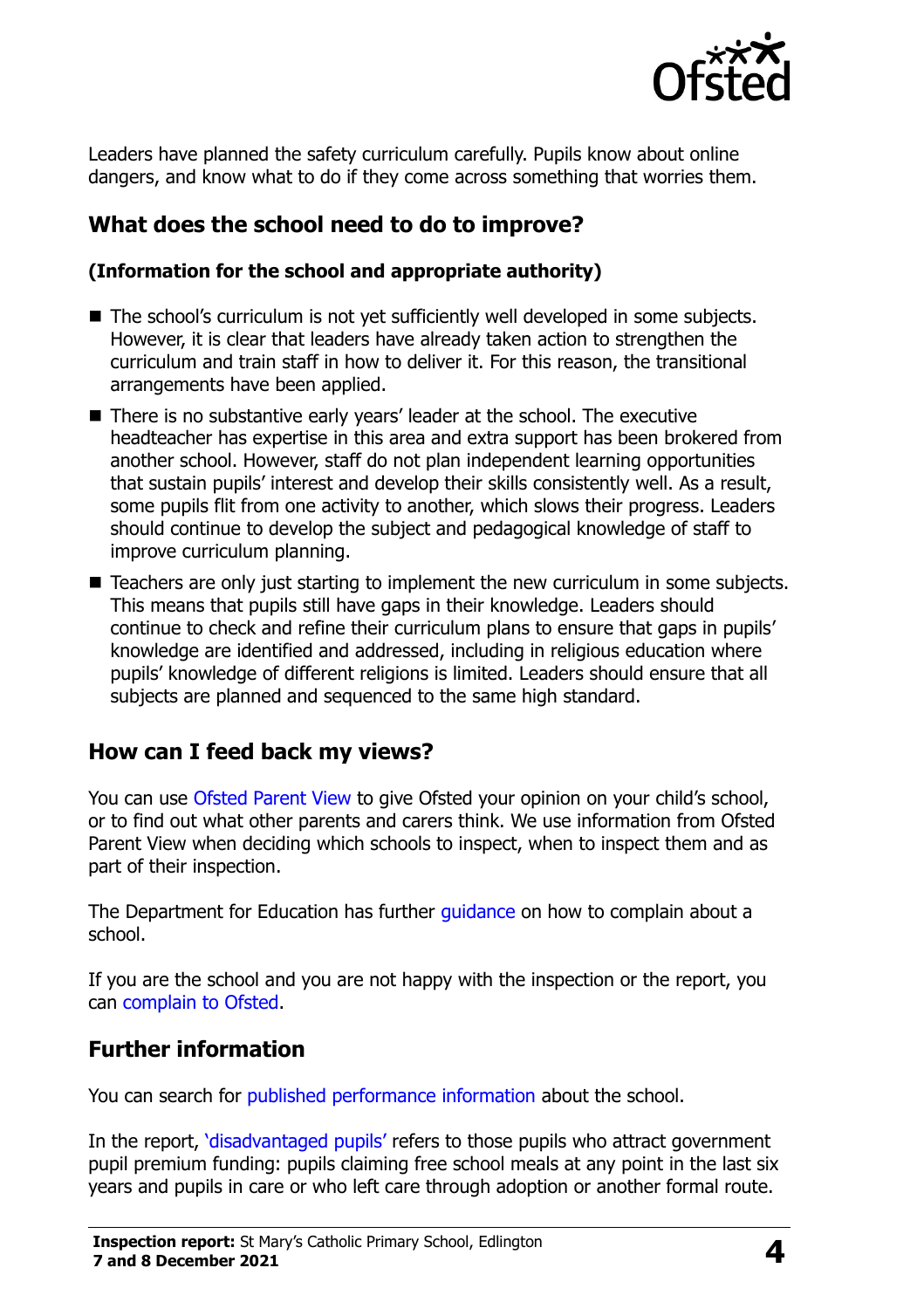

### **School details**

| Unique reference number             | 106773                                                                |  |
|-------------------------------------|-----------------------------------------------------------------------|--|
| <b>Local authority</b>              | Doncaster                                                             |  |
| <b>Inspection number</b>            | 10200675                                                              |  |
| <b>Type of school</b>               | Primary                                                               |  |
| <b>School category</b>              | Voluntary aided                                                       |  |
| Age range of pupils                 | 3 to 11                                                               |  |
| <b>Gender of pupils</b>             | Mixed                                                                 |  |
| Number of pupils on the school roll | 159                                                                   |  |
| <b>Appropriate authority</b>        | The governing body                                                    |  |
| <b>Chair of governing body</b>      | John Cape                                                             |  |
| <b>Headteacher</b>                  | <b>Bernadette Nesbit</b>                                              |  |
| Website                             | www.st-marys-pri.doncaster.sch.uk/                                    |  |
| Date of previous inspection         | 20 and 21 February 2018, under section<br>5 of the Education Act 2005 |  |

## **Information about this school**

- Since the last inspection, there have been significant changes to staffing and leadership. The executive headteacher took up post in January 2020, and most of the teaching staff were appointed after that time.
- The local authority, in partnership with the diocese, has provided intensive support and challenge for the school.
- St Mary's Roman Catholic Primary School is part of the Diocese of Hallam. The school's last section 48 inspection was in June 2018. The next inspection is due during this academic year.
- The school runs a breakfast club.

# **Information about this inspection**

The inspectors carried out this inspection under section 5 of the Education Act 2005.

■ This was the first routine inspection the school received since the COVID-19 pandemic began. Inspectors discussed the impact of the pandemic with school leaders and have taken that into account in their evaluation.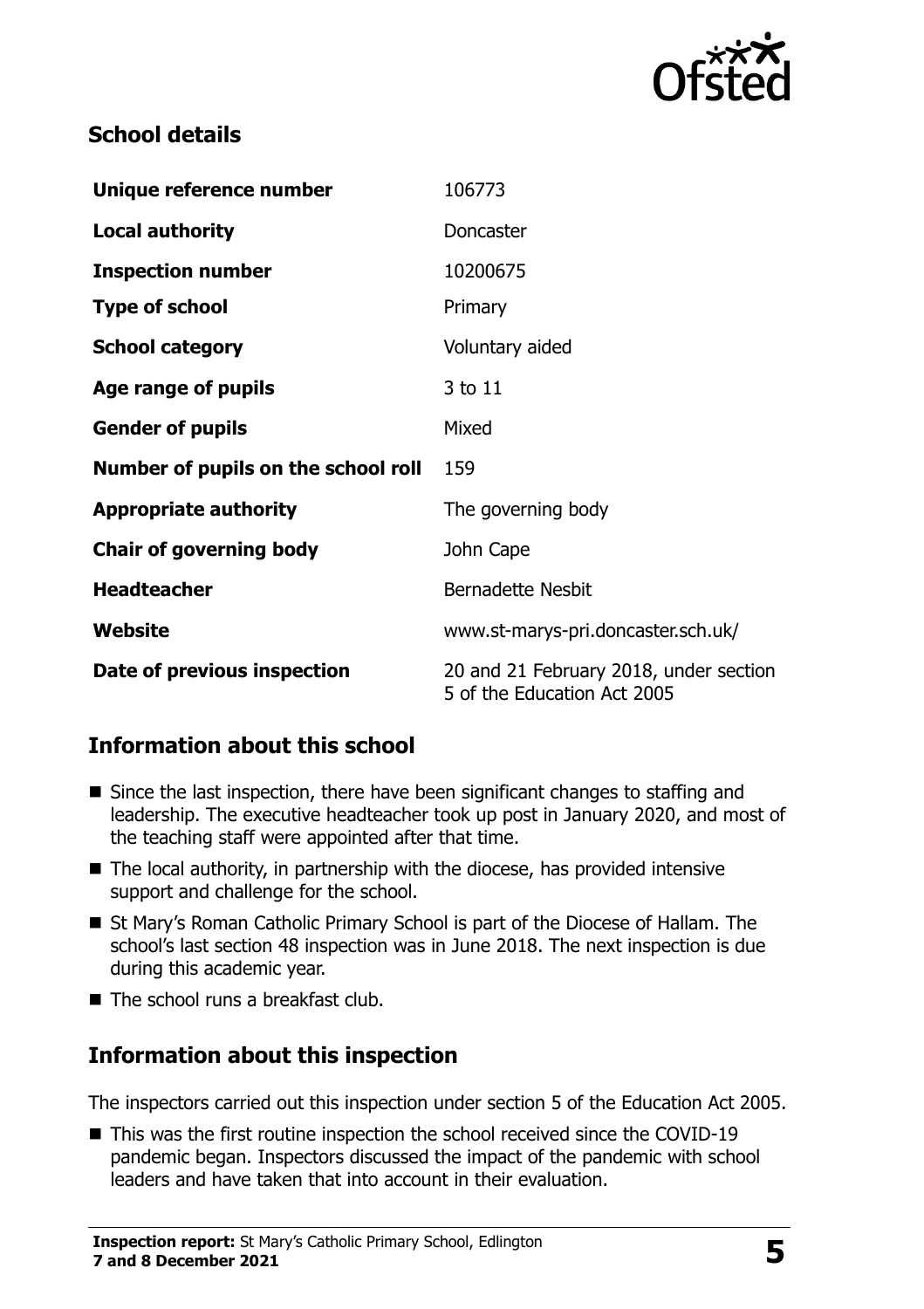

- Inspectors carried out deep dives in these subjects: early reading, mathematics, history and physical education. For each deep dive, inspectors met with subject leaders, looked at curriculum plans, visited a sample of lessons, spoke to teachers, spoke to some pupils about their learning and looked at samples of pupils' work. Inspectors also looked at curriculum plans and spoke to leaders about some other subjects.
- Inspectors checked the school's safeguarding policies and procedures, and the checks made on staff. The lead inspector met with leaders to discuss how they keep pupils safe in school. Inspectors considered records of concerns, work with external agencies and staff training. Inspectors also spoke with staff and pupils throughout the inspection.
- Inspectors reviewed a range of documents, including curriculum plans, behaviour and attendance records, the school's development plans, self-evaluation documents and safeguarding documentation.
- Inspectors met with leaders, staff and pupils to check the effectiveness of safeguarding in school. An inspector also checked the arrangements for pupils attending alternative provision.
- Inspectors considered responses to the staff survey. There were no responses to the pupil survey. There were insufficient responses to the Ofsted Parent View survey, but inspectors did consider the seven free-text responses. Inspectors also spoke with parents and carers to seek their views.

#### **Inspection team**

| Jo Bentley, lead inspector | Ofsted Inspector |
|----------------------------|------------------|
| <b>Andrew Cummings</b>     | Ofsted Inspector |